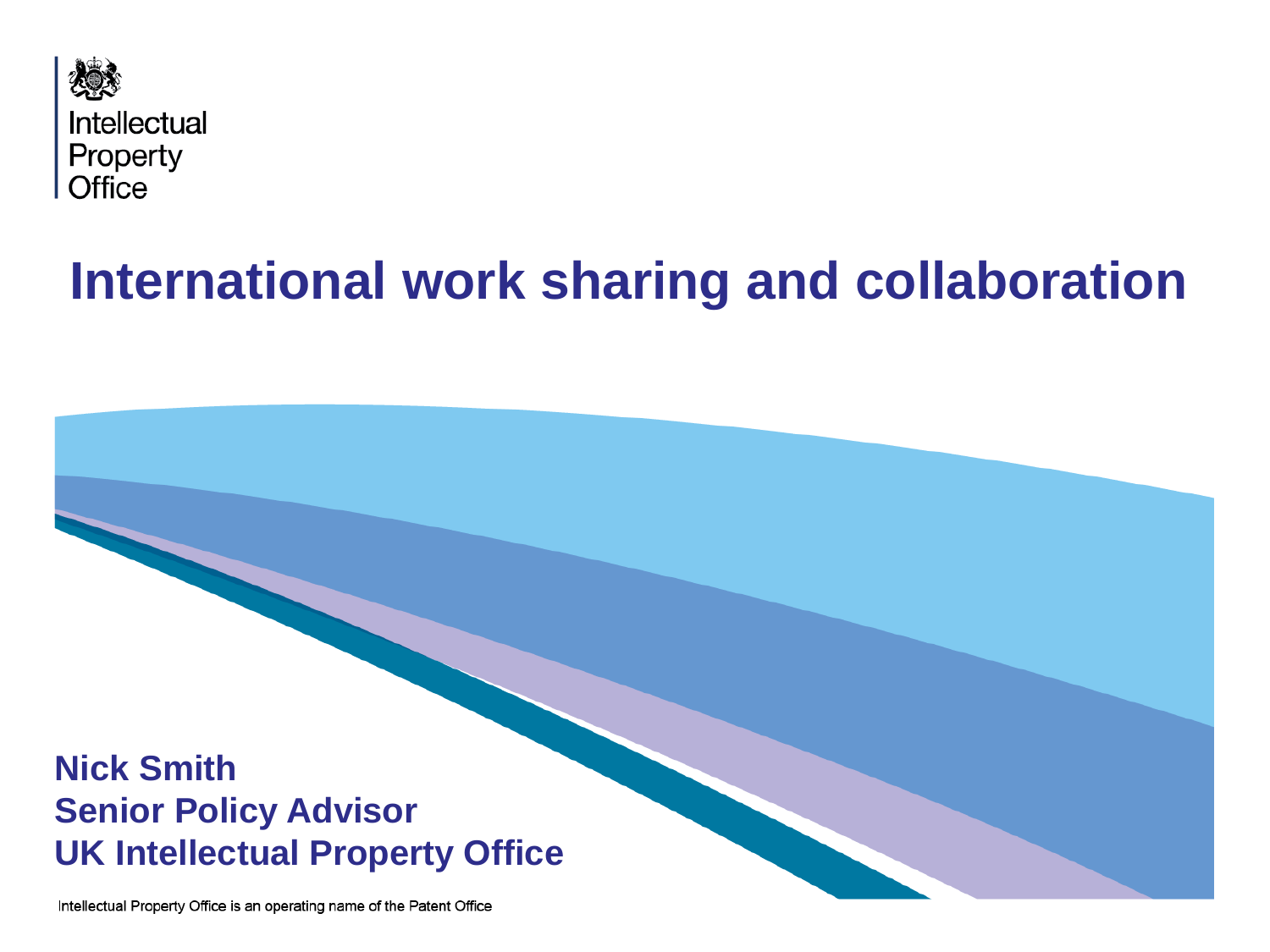## **The challenge**

- Demand has doubled in 15 years
	- Estimated 4 million applications awaiting examination worldwide
	- **3 years of work**
- Applications more difficult to process
	- **More prior art**
	- **•** Different languages
	- **Rapid advance of technology**
- Delays create uncertainty for innovators, investors and competitors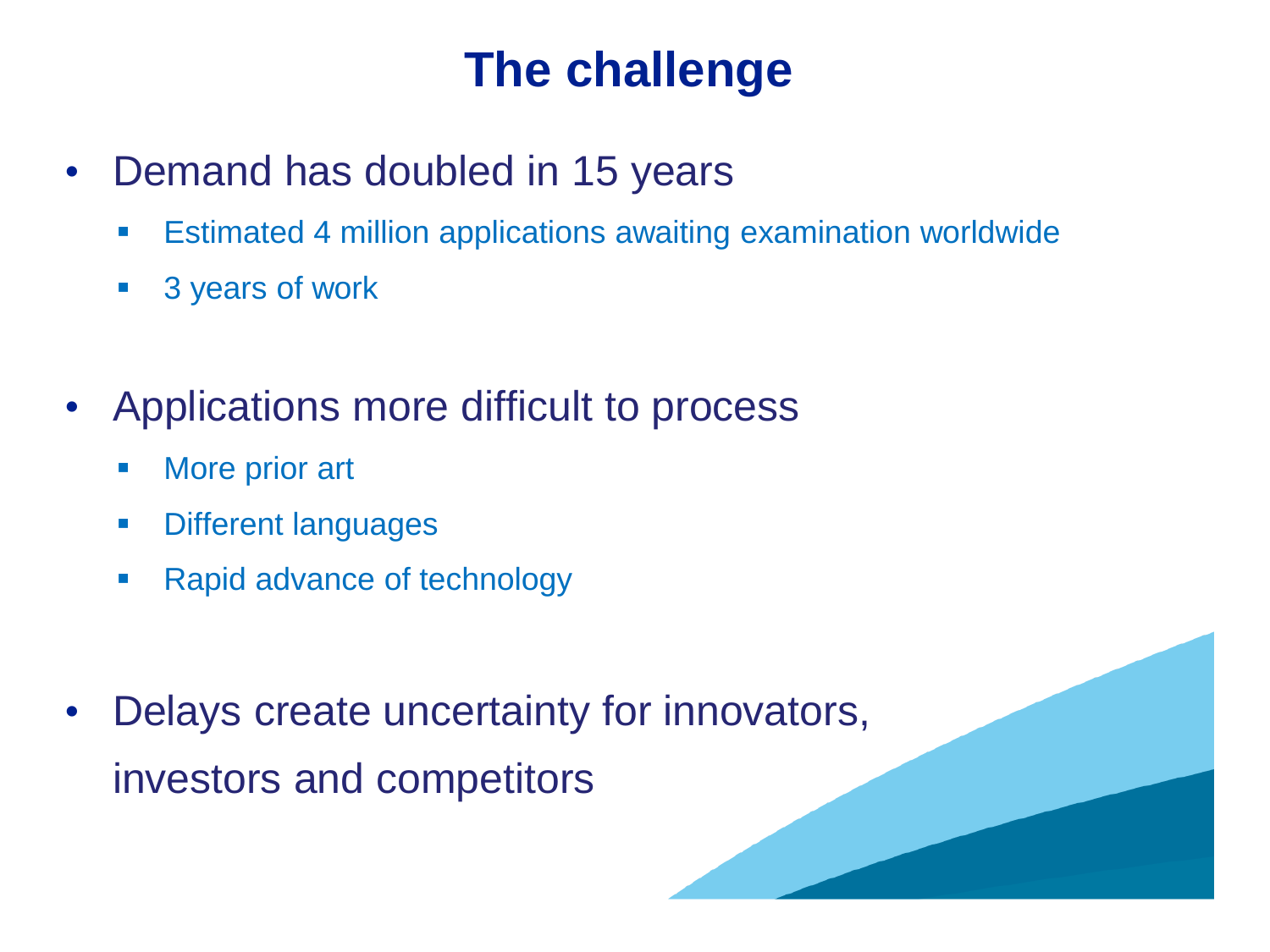# **A solution**



- Work sharing reduces duplication, and therefore increases efficiency
- Individual offices apply their own laws in deciding whether to grant a patent but get a "head start"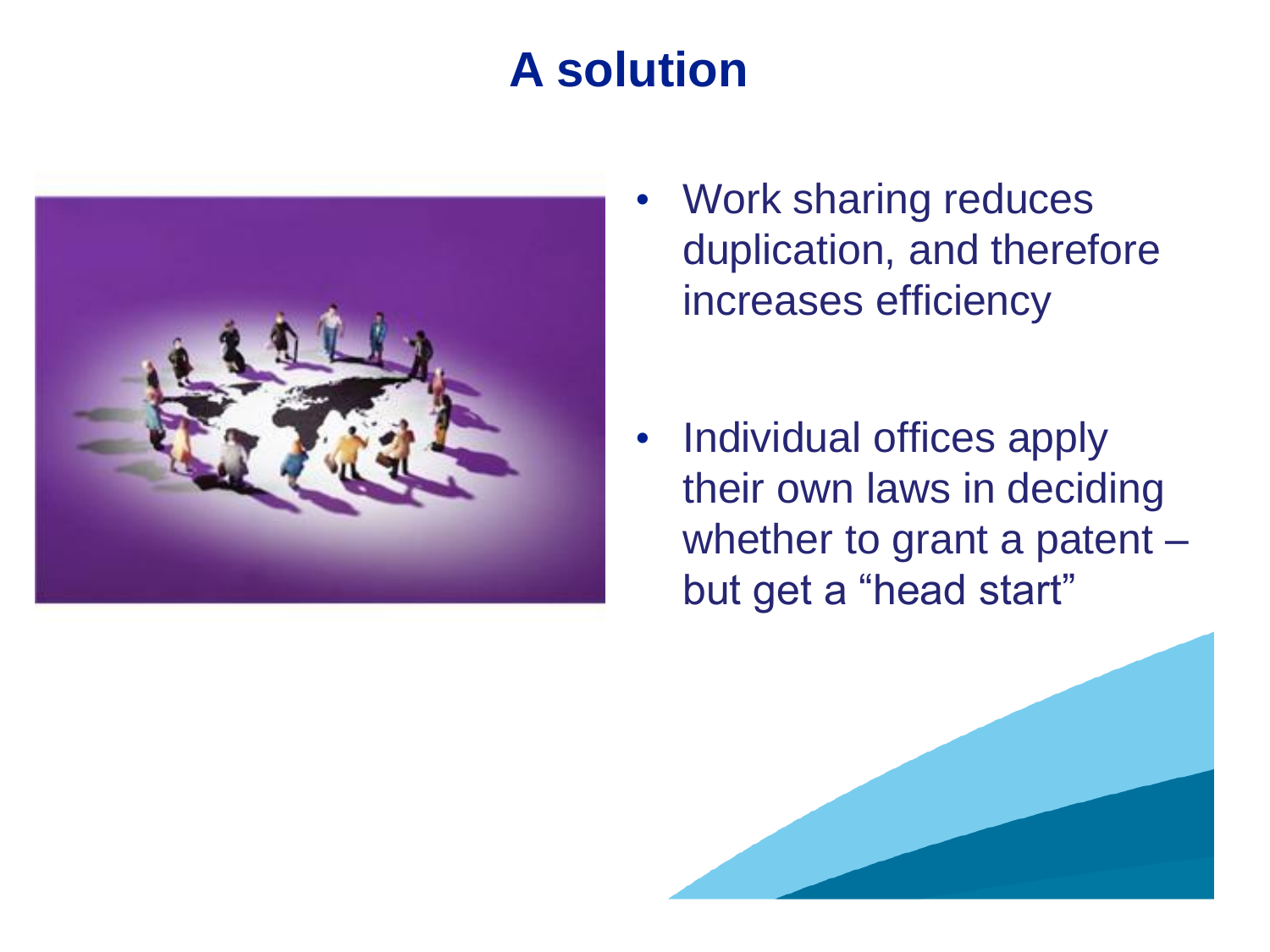## **UK involvement**

- UK patent law amended to allow sharing of information before publication
- Also participate in a number of other work sharing initiatives

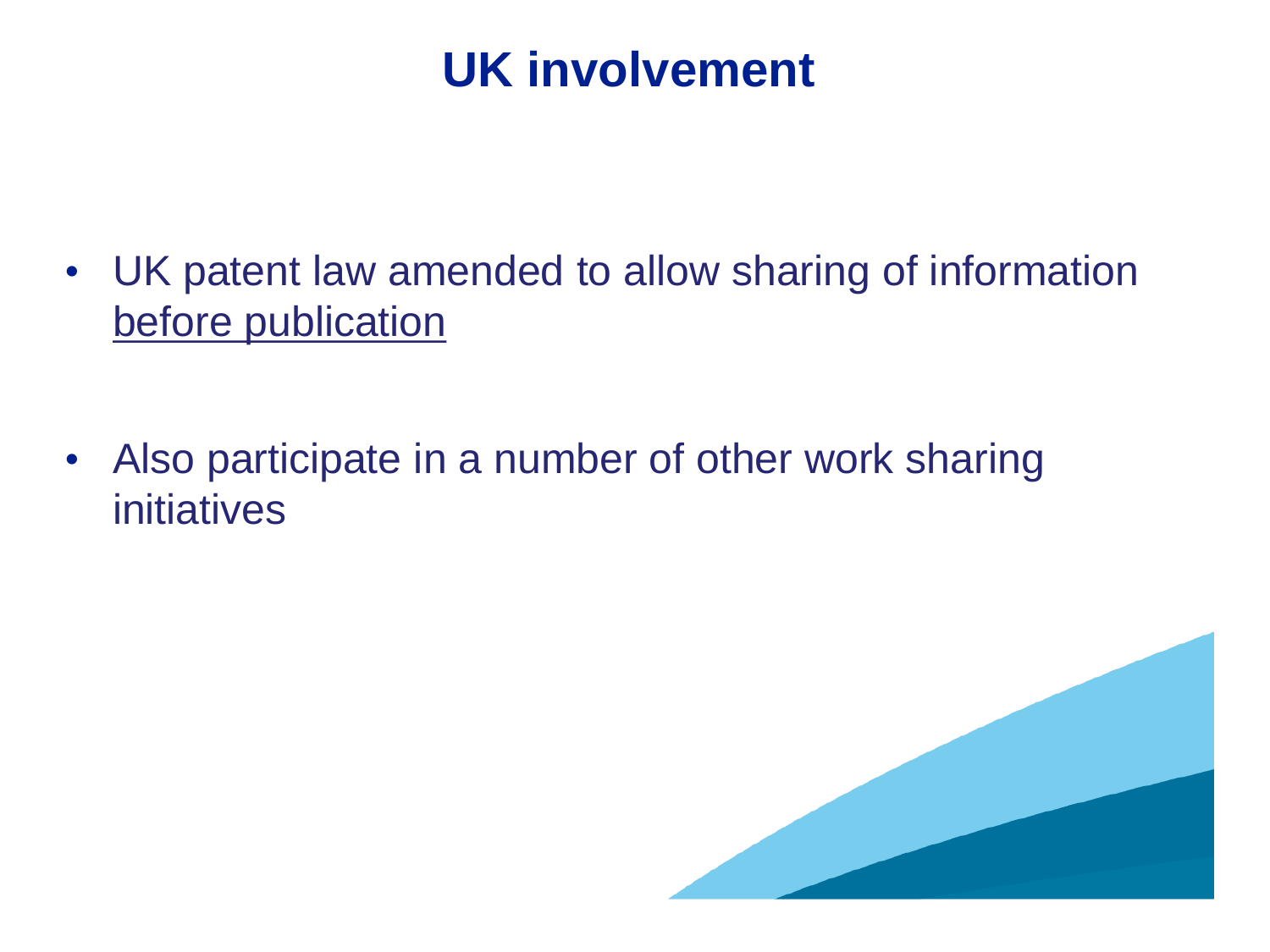## **Pre-publication work sharing**



- New power introduced 1 st October 2014
- Allows sharing of data with other national offices before publication - when it can be of more use

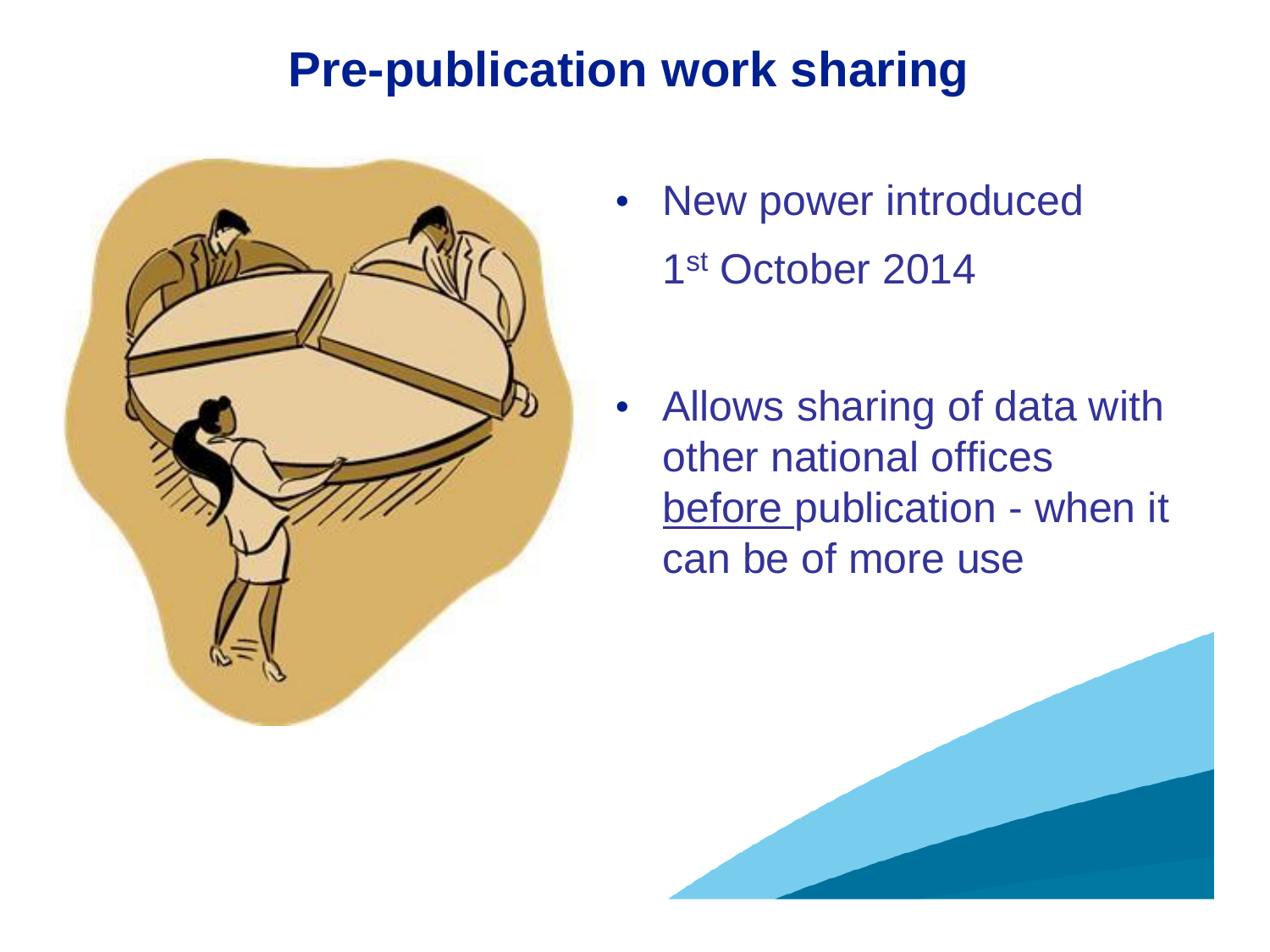## **Pre-publication work sharing**

- Will require written agreement with the other office setting out strict confidentiality and data handling terms
- Working on details of implementation
- Hope to agree our first work sharing arrangement under this provision in 2015
- Details of all agreements will be published on the UK IPO website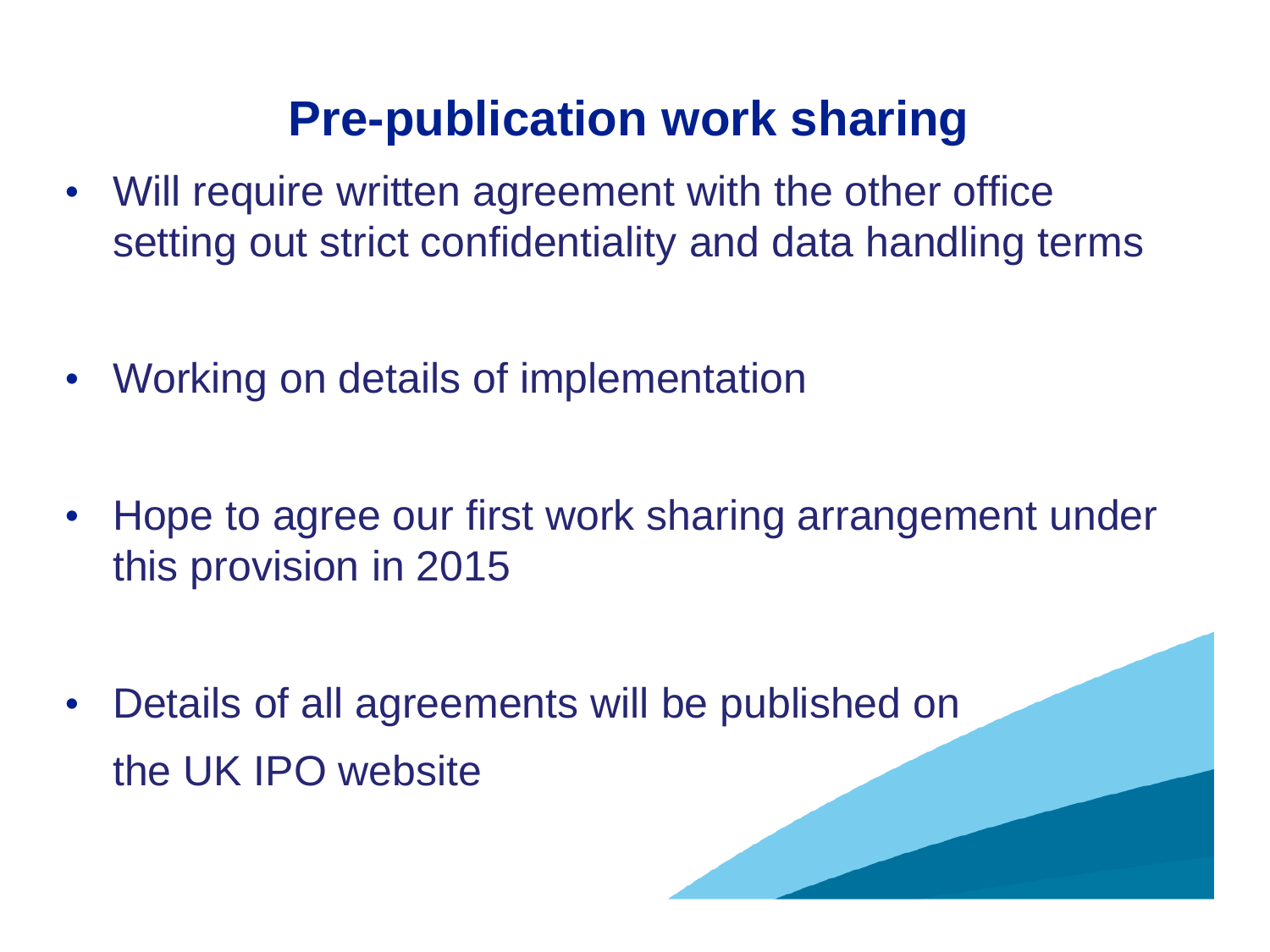## **Other work sharing initiatives**

- Patent Cooperation Treaty (PCT)
	- One of the first 18 contracting states
	- Support PCT improvement (e.g. PCT 20/20 proposals with US)
- Patent Prosecution Highway (PPH)
	- One of the initial 17 Global PPH members
	- Also hold a number of additional bilateral PPH agreements
- WIPO CASE
	- Co-founders as one of the Vancouver Group
	- Support expansion and linkage to the IP5's One Portal Dossier